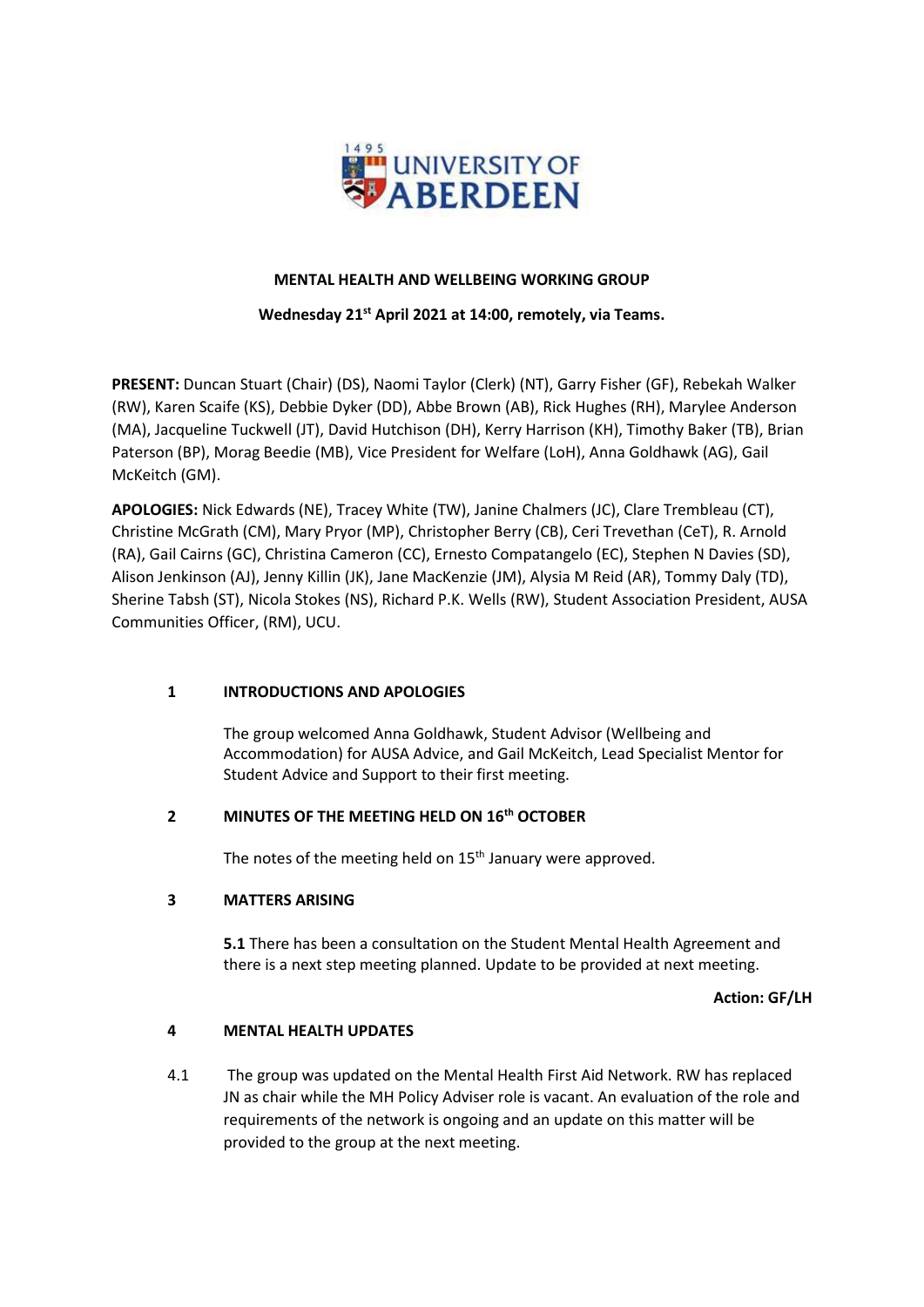4.2 GF discussed mental health first aid training with the group. Future training courses will be made available this year - no date has been confirmed yet. A waiting list for those wishing to attend future mental health first aid training courses has been created and all enquiries should be sent t[o centralsafetyteam@abdn.ac.uk](mailto:centralsafetyteam@abdn.ac.uk)

## **5 UPDATE ON THE COMMUNICATIONS PROCESS**

- 5.1 KS provided a presentation to the group on the current communication process. She discussed the roles of the various teams involved in communications for the University and the methods on how they should be utilised.
- 5.2 The Student Communications and Marketing Group meet monthly and a copy of their calendar will be made available to the group.

#### **Action: KS**

- 5.3 DS highlighted the challenges faced due to the volume of content produced throughout the University and urged the group to refer to the communications process when submitting content.
- 5.4 The minutes from the Student Communications and Marketing Group monthly meetings will be shared with the group going forward.

#### **Action: KS/RW/NT**

5.5 KS added the minutes from the most recent Student Communications and Marketing Group meeting to the chat.

#### **6 UPDATE ON THEWELLBEING AND MENTAL HEALTH STRATEGY**

6.1 The group received an update on the wellbeing and mental health strategy. Consultation is underway. The Wellbeing Strategy Development Group (a task and finish group of this working group) will review the document prior to wider consultation with this group (by circulation during May). Once the MHWG has approved the draft it will be submitted to SMT, EDIC, PARC over the summer and approved by Court for launch in September.

#### **Action: KS/RW**

#### **7 WELLBEING UPDATES**

7.1 The group received the student pressure points paper. RW discussed the objectives of the paper and how information was gathered, highlighting the areas that students require the most support during various times of the academic year. It was noted that continued promotion of support services and their accessibility will be a key priority throughout the year.